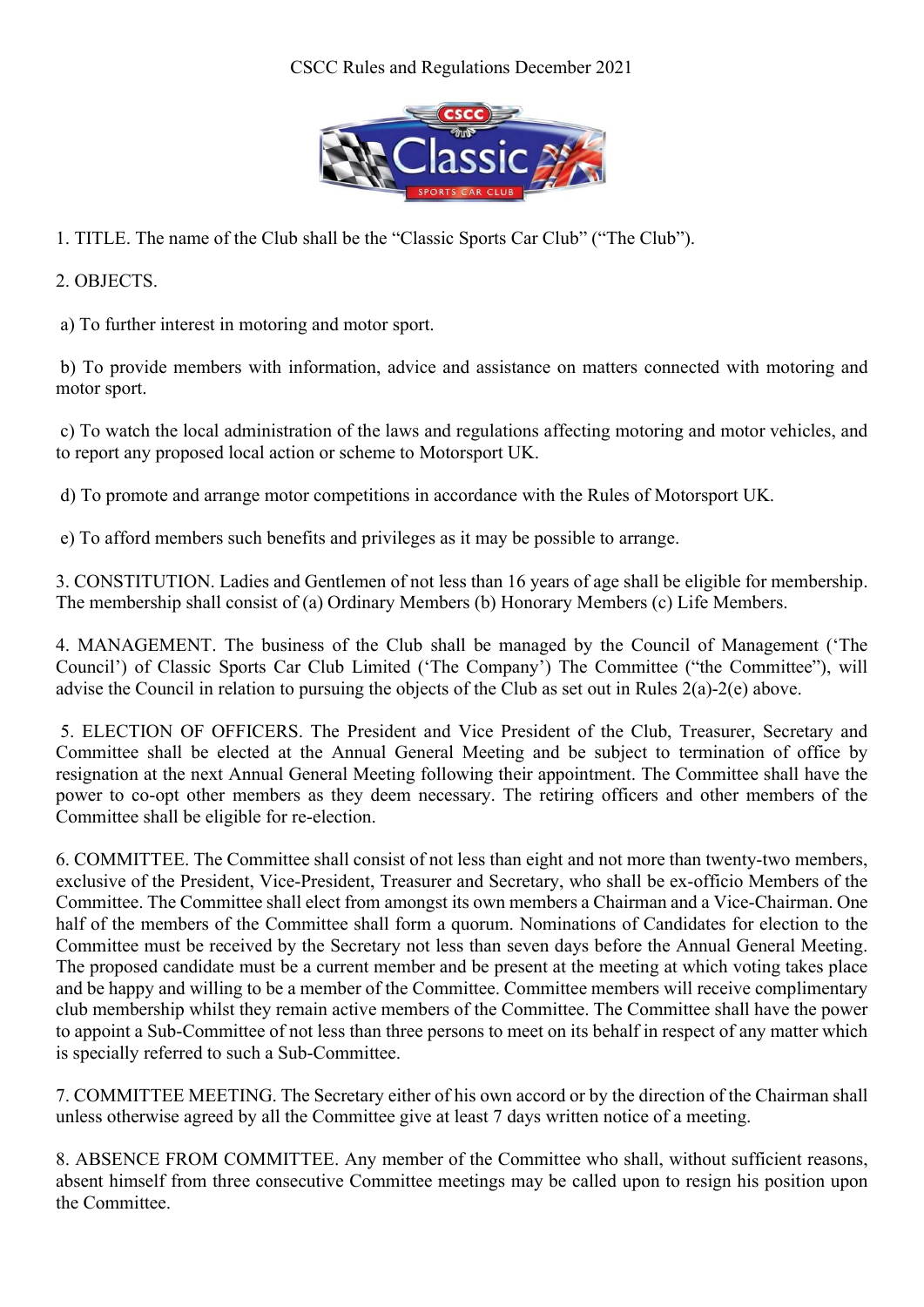9. DUTIES OF SECRETARY. It shall be the duty of the Secretary to attend in person or by deputy, all meetings of the Club and all meetings of the Committee to take minutes of the proceedings. Such minutes shall be presented for confirmation at the following meeting.

10. BANKING. All moneys of the club shall be banked in the name of the Club and shall only be used in furtherance of the Objects. Large capital expenditure above £3000 will be discussed and agreed at committee level.

11. ELECTION OF MEMBERS. Applications of candidates for membership of the Club shall be submitted to the Committee by the Secretary, and the election of such candidates shall be at the discretion of the Committee. Membership of the Club shall continue only for the period covered by the current subscription. All initial applications must be made by an individual in his own correct name and be submitted by the said applicant personally by post, facsimile or e-mail. Applications by persons under the age of 18 years must be countersigned by a parent or guardian. Applicants and existing members must agree that they have read, understood and agree to abide by these rules.

The name and address of the candidate, shall be stated on each application submitted to the Committee. Membership will begin 3 days after the Committee have been notified in writing (letter, facsimile or e-mail), as long as the Committee have not objected to the individuals suitability for membership of the Club. Provided no objection is raised during the members current subscription and the correct forms and fees are submitted when required then their re-election may occur without Committee notification.

12. VOTING OF COMMITTEE MEMBERS. Each member present at a meeting of the Committee shall be entitled to exercise one vote. The Committee shall vote by ballot if any member present so demands. A vote of one third against any application for membership shall exclude from membership. When an online discussion takes place between all members of the Committee, the Chairman may decide that a virtual meeting has taken place and request that a vote be taken electronically if required.

13. SUBSCRIPTION AND PAYMENT. This will be an amount decided by the Committee for ordinary membership to be paid annually. The renewal of membership can take place by filling out a membership form and returning it to the Club with payment or by renewing online where this capability exists. The Club will notify members when their yearly subscription is due. It is the members responsibility to ensure they make payment before their existing membership lapses. No member whose subscription is in arrears shall be eligible to take part in any competitions organised by the Club and under the rules of Motorsport UK. In order for club members to race within the Classic Sports Car Clubs Series they may be required to register their car and pay an annual fee.

14. RESIGNATION. Any member wishing to resign his membership shall give notice in writing of such desire to the Secretary, or by not renewing their membership upon due date. Also any member ceasing, voluntarily or otherwise, to be a member of the Club, shall thereafter cease to enjoy any privileges of membership, but he or she shall remain liable for the payment of any debts due to the Club from him or her.

15. USE OF CLUB NAME AND ADDRESS. The logos, name or address of the Club shall not be used or given by a member as his address for trade, advertising or business purposes or in connection with any legal proceedings.

16. LIFE MEMBERS. Subscribers of not less than 50 times the annual subscription for the time being may be elected Life Members by the Committee, and shall be exempt from the payment of annual subscriptions. A member can not become a Life Member until after re-election.

17. SAFEGUARDING POLICY. The Club has adopted and follows the Motorsport UK Safeguarding Policy as found here: https://www.motorsportuk.org/the-sport/policies-guidelines/safeguarding/

18. HONORARY MEMBERS. The Committee may elect as Honorary Members all members of the Royal Family, and any persons distinguished for their political, scientific, literary, industrial and administrative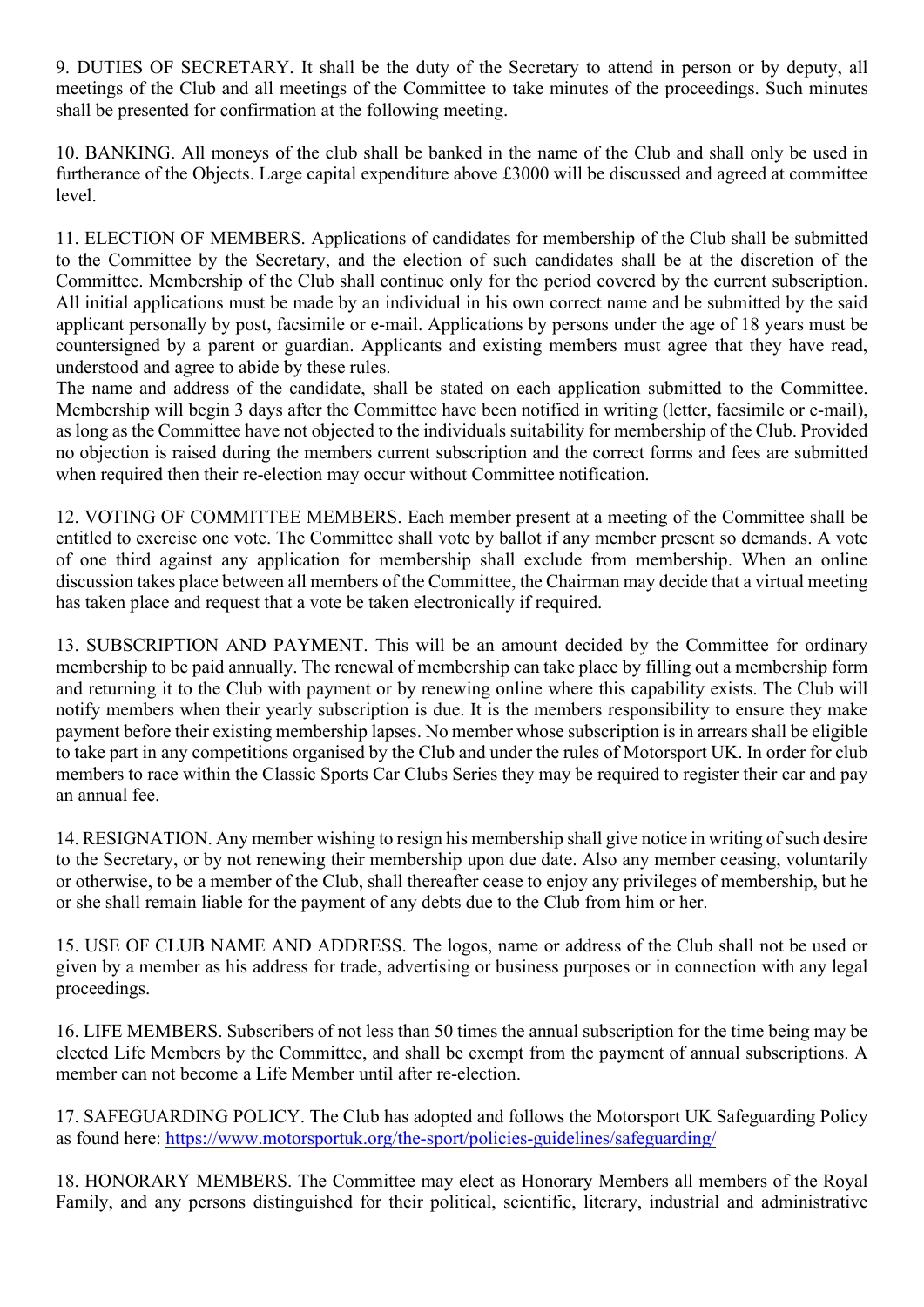capacities, or who have been distinguished in promoting the cause of motoring in general or of the club in particular.

19. CLUB DISCIPLINE. The club promotes and expects excellent driving standards and behaviour from its members. This includes the members actions both on and off the circuit, and can include bringing the club or its series into disrepute, driving standards and use of social media and video. If the Committee believes that a member has fallen below the standards expected of him the Club may impose penalties or actions in addition to those that may be imposed by Motorsport UK. Club discipline guidelines are freely available on the Clubs website or by request from the Club office. All Classic Sports Car Club races are strictly non-contact, however, should an on-track incident occur members must follow the Motorsport UK rules and take any grievance to the officials at the circuit. It should be noted that a sincere apology between members can go a long way to defusing a situation.

20. EXPULSION OF MEMBERS. It shall be the duty of the Committee if at any time they shall be of the opinion that the interests of the club so require by letter, to invite any member to withdraw from the club within a time specified in such letter.

The letter will give the member the opportunity to offer an explanation of his or her conduct in writing at a meeting of the committee and shall be given at least 7 days notice of that meeting. Having heard the members explanation the Committee shall vote on his/her expulsion and if not less than two thirds of the members present shall then vote for his or her expulsion, he or she shall thereupon cease to be a member of the Club.

21. THE ANNUAL GENERAL MEETING. The Annual General Meeting of the Club shall be held sometime during the months of October, November or December, the exact date being determined by the location and date of the end of season Dinner Dance which will be upon a date and at a time to be fixed by the Committee. The Annual General Meeting shall:

 a) Receive from the Committee a full statement of accounts duly audited showing the receipts and expenditure for the year ending.

b) Receive from the Committee a report of the activities of the club during the said year.

 c) Elect the President and Vice President, and the Secretary and Treasurer of the club, and if appropriate, the Solicitor and Auditor.

d) Elect the Committee.

e) Decide on any resolution which may be duly submitted to the meeting as hereinafter provided.

22. SPECIAL GENERAL MEETINGS. A Special General Meeting may be convened by direction of the Committee, or on a requisition of the Secretary stating the business for which the Special General Meeting is required and signed by not less than 12 members.

23. AGENDA FOR GENERAL MEETINGS. When members wish a matter to be discussed at a General Meeting, the text of such matters shall be sent to the Secretary at least 14 days before the date of such meetings, so that it may be included in the Agenda. A copy of the Agenda shall be sent to each member at least five days prior to the meeting, but the fact that any member has not received a copy of the Agenda shall not invalidate the proceedings. No business which is not included in the Agenda shall be discussed at the meeting unless every member present is in favour thereof. Should the proposer of any motion fail to move a resolution in respect of the relevant item on the Agenda, then any other member shall be entitled to do so.

24. VOTING AT GENERAL MEETING. Every person with a right to be present may exercise one vote. The Chairman shall not vote except in the exercise of a casting vote. At all General Meetings, except as provided in Rule 26 (alteration of rules), a majority of votes decides a resolution. At any General Meeting any 12 members may demand a Poll, and thereupon the meeting shall be adjourned to a time and place to be named by the Chairman, and a postal vote shall be taken of all members of the Club, the decision of the members, as shown by a postal vote, shall be reported to the adjourned meeting, and shall be deemed to be the decision of such meeting